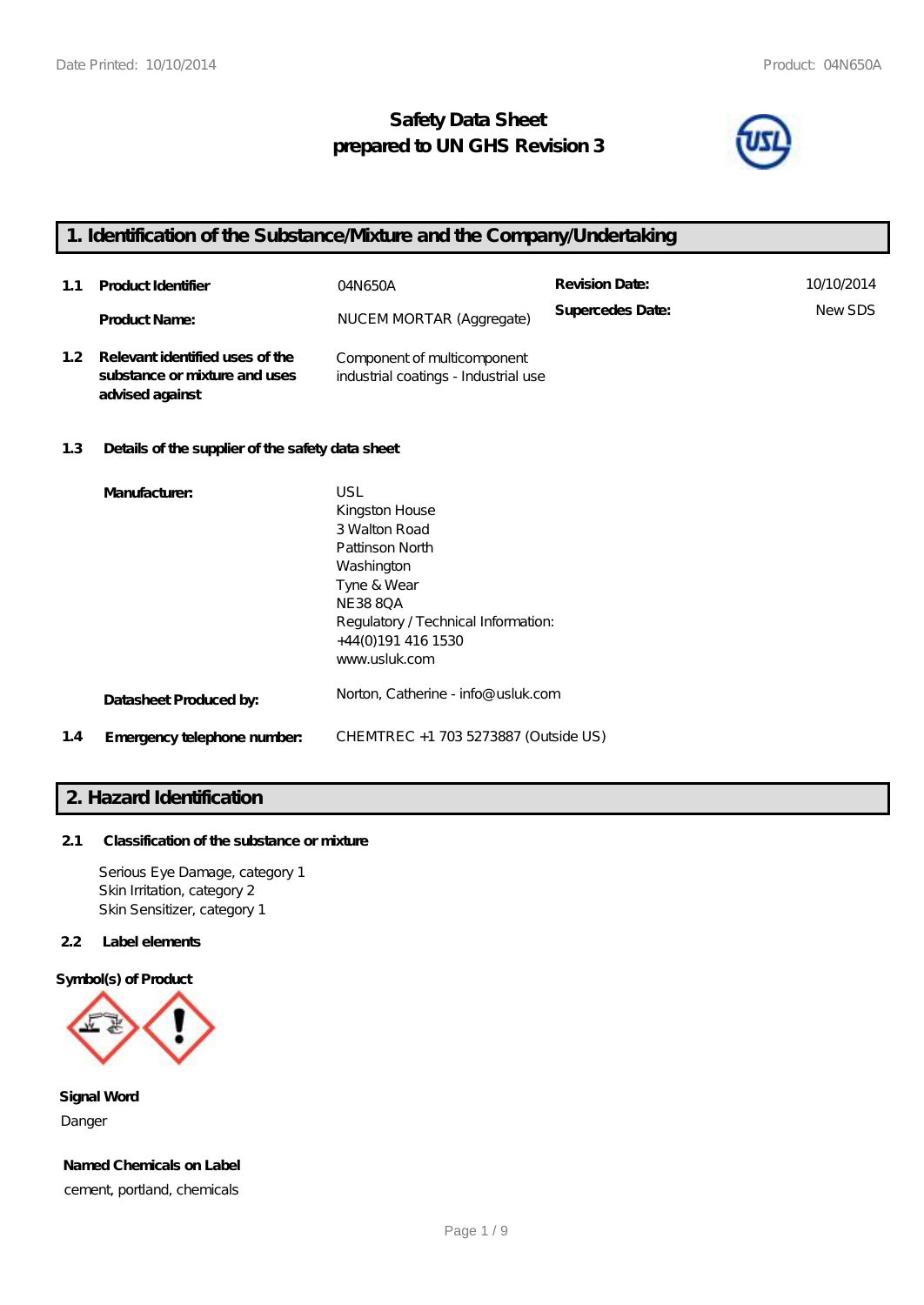# **HAZARD STATEMENTS**

| Serious Eye Damage, category 1 | H318                 | Causes serious eye damage.                                                                                                                |
|--------------------------------|----------------------|-------------------------------------------------------------------------------------------------------------------------------------------|
| Skin Irritation, category 2    | H315                 | Causes skin irritation.                                                                                                                   |
| Skin Sensitizer, category 1    | H317                 | May cause an allergic skin reaction.                                                                                                      |
| <b>PRECAUTION PHRASES</b>      |                      |                                                                                                                                           |
|                                | P <sub>261</sub>     | Avoid breathing dust/fume/gas/mist/vapours/spray.                                                                                         |
|                                | P <sub>280</sub>     | Wear protective gloves/protective clothing/eye protection/<br>face protection.                                                            |
|                                | $P301+310$           | IF SWALLOWED: Immediately call a POISON CENTER or<br>doctor/physician.                                                                    |
|                                | $P302+352$           | IF ON SKIN: Wash with plenty of soap and water.                                                                                           |
|                                | $P305+351+338$       | IF IN EYES: Rinse cautiously with water for several minutes.<br>Remove contact lenses, if present and easy to do so.<br>Continue rinsing. |
|                                | P332+313<br>P333+313 | If skin irritation occurs: Get medical advice attention.<br>If skin irritation or rash occurs: Get medical advice attention.              |

# **2.3 Other hazards**

Not applicable

#### **Results of PBT and vPvB assessment:**

The product does not meet the criteria for PBT/VPvB in accordance with Annex XIII.

# **3. Composition/Information On Ingredients**

### **3.1 Substances**

# **Hazardous Ingredients**

| CAS-No.    | <b>Chemical Name</b>        |                              | <u>%</u>         |
|------------|-----------------------------|------------------------------|------------------|
| 65997-15-1 | cement, portland, chemicals |                              | $10 - 25$        |
| 37293-22-4 | calcium sulpho aluminate    |                              | $0.1 - 1.0$      |
| 13463-43-9 | ferrous sulphate            |                              | < 0.1            |
| CAS-No.    | <b>GHS Symbols</b>          | <b>GHS Hazard Statements</b> | <b>M-Factors</b> |
| 65997-15-1 | GHSO <sub>5</sub> -GHSO7    | H315-317-318                 | 0                |
|            |                             |                              |                  |
| 37293-22-4 |                             |                              | 0                |

Additional Information: The text for GHS Hazard Statements shown above (if any) is given in Section 16.

### **4. First-aid Measures**

# **4.1 Description of First Aid Measures**

**AFTER INHALATION:** Move to fresh air. Give oxygen or artificial respiration if needed. Consult a physician after significant exposure.

**AFTER SKIN CONTACT:** Use a mild soap if available. Wash off with warm water and soap. Wash off immediately with soap and plenty of water while removing all contaminated clothes and shoes. If skin irritation persists, call a physician. Flush eyes with water at least 15 minutes. Get medical attention if eye irritation develops or persists.

**AFTER EYE CONTACT:** Rinse immediately with plenty of water, also under the eyelids, for at least 15 minutes. Remove contact lenses. If eye irritation persists, consult a specialist.

**AFTER INGESTION:** Gently wipe or rinse the inside of the mouth with water. Give small amounts of water to drink. Do NOT induce vomiting. Never give anything by mouth to an unconscious person. If swallowed, DO NOT induce vomiting unless directed to do so by medical personnel.

### **4.2 Most important symptoms and effects, both acute and delayed**

No Information

### **4.3 Indication of any immediate medical attention and special treatment needed**

No information available on clinical testing and medical monitoring. Specific toxicological information on substances, if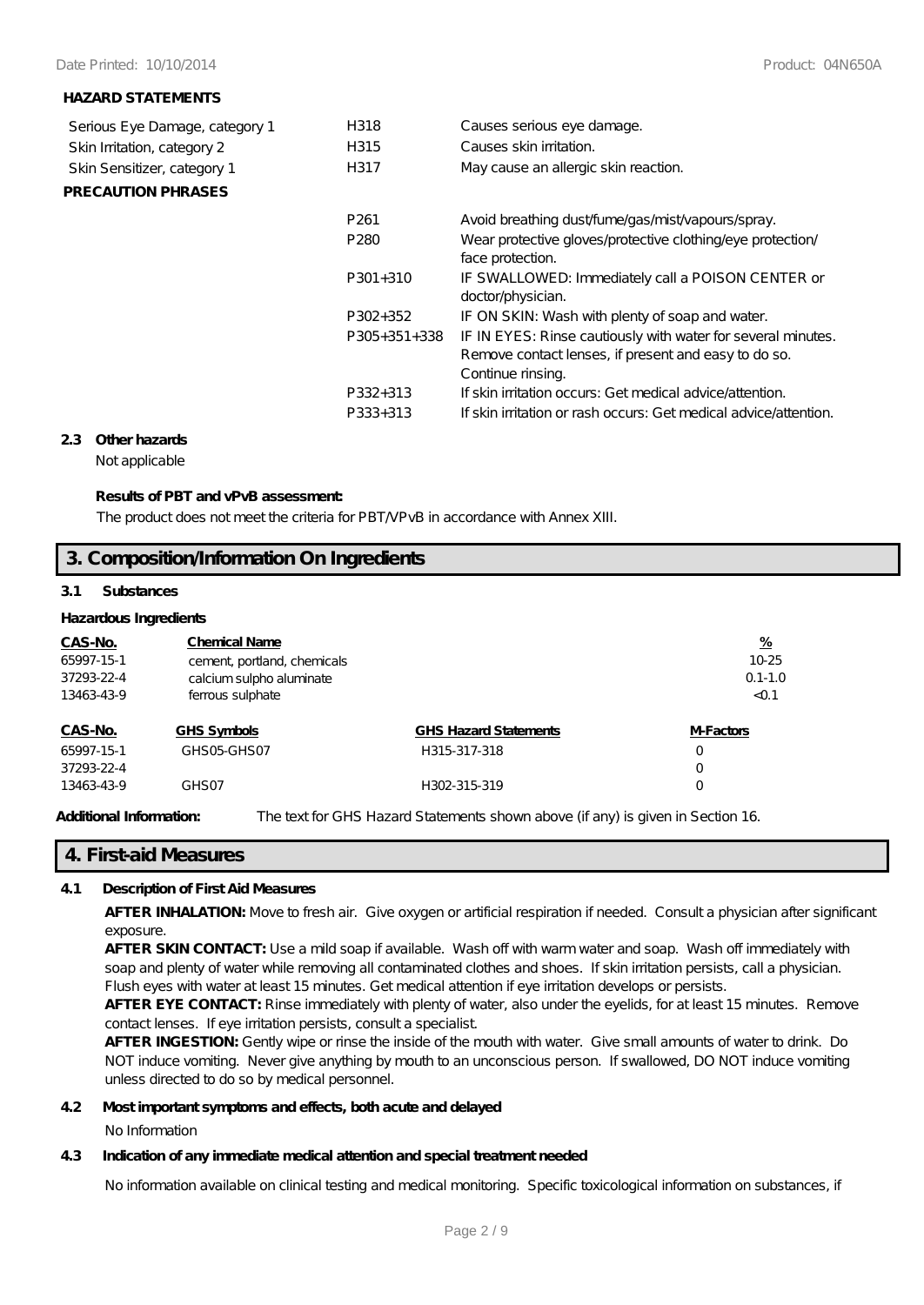available, can be found in section 11.

# **5. Fire-fighting Measures**

# **5.1 Extinguishing Media:**

Alcohol Foam, Carbon Dioxide, Dry Chemical, Water Fog

FOR SAFETY REASONS NOT TO BE USED: Alcohol, Alcohol based solutions, any other media not listed above.

**5.2 Special hazards arising from the substance or mixture**

No Information

### **5.3 Advice for firefighters**

None known. The product itself does not burn. In the event of fire, wear self-contained breathing apparatus. WaterUse water spray, alcohol-resistant foam, dry chemical or carbon dioxide.

# **6. Accidental Release Measures**

### **6.1 Personal precautions, protective equipment and emergency procedures**

Ensure adequate ventilation. Avoid dust formation. Use personal protective equipment.

# **6.2 Environmental precautions**

Do not allow material to contaminate ground water system. Prevent product from entering drains.

### **6.3 Methods and material for containment and cleaning up**

Pick up and arrange disposal without creating dust. Pick up and transfer to properly labelled containers. After cleaning, flush away traces with water.

### **6.4 Reference to other sections**

Please refer to disposal requirements or country specific disposal requirements for this material. See Section 13 for further information.

# **7. Handling and Storage**

# **7.1 Precautions for safe handling**

**INSTRUCTIONS FOR SAFE HANDLING:** Take measures to prevent the build up of electrostatic charge. Use only in area provided with appropriate exhaust ventilation. Wear personal protective equipment. Do not breathe vapours/dust. Avoid contact with skin and eyes. Protect from moisture. Wash thoroughly after handling. Do not taste or swallow. **PROTECTION AND HYGIENE MEASURES:** Wash hands before breaks and at the end of workday. Do not breathe dust. When using, do not eat, drink or smoke.

# **7.2 Conditions for safe storage, including any incompatibilities**

**CONDITIONS TO AVOID:** Exposure to moisture. Avoid moisture. **STORAGE CONDITIONS:** Keep tightly closed in a dry and cool place. Keep in a dry place. Keep locked up or in an area accessible only to qualified or authorised persons. Textile

### **7.3 Specific end use(s)**

No specific advice for end use available.

# **8. Exposure Controls/Personal Protection**

# **8.1 Control parameters**

# **Ingredients with Occupational Exposure Limits (UK WELS)**

| <u>Name</u>                |         | LTEL ppm | STEL ppm STEL mg/m3 | LTEL mg/m3 | <b>OEL Note</b> |
|----------------------------|---------|----------|---------------------|------------|-----------------|
| cement portland, chemicals | 10-25   |          |                     | 10         |                 |
| calcium sulpho aluminate   | 0.1-1.0 |          |                     |            |                 |
| ferrous sulphate           | <0.1    |          |                     |            |                 |

**FURTHER INFORMATION:** Refer to the regulatory exposure limits for the workforce enforced in each country.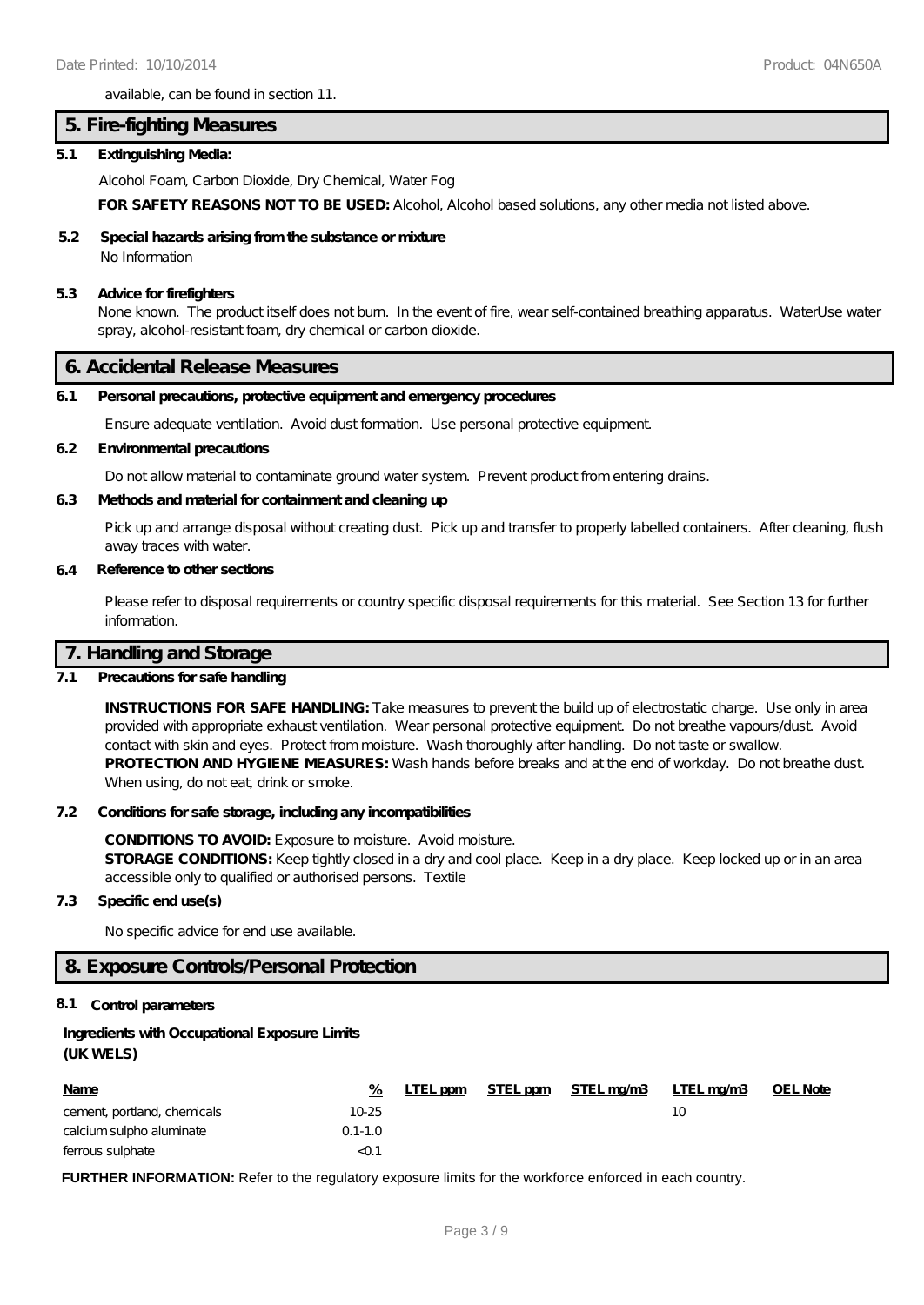# **8.2 Exposure controls**

# **Personal Protection**

**RESPIRATORY PROTECTION:** Dust safety masks are recommended when the dust concentration is more than 10 mg/m3. Effective dust mask.

EYE PROTECTION: Tightly fitting safety goggles. Safety glasses with side-shields

HAND PROTECTION: Protective glovesLong sleeved clothing. Remove and wash contaminated clothing before re-use. **OTHER PROTECTIVE EQUIPMENT:** No Information

# **9. Physical and Chemical Properties**

# **9.1 Information on basic physical and chemical properties Appearance:** Grey Aggregate **Physical State** Solid **Odor** None **Odor threshold** Not determined **pH** 11 **Melting point / freezing point (°C)** Not determined **Boiling point/range (°C)** N.D. - N.D. **Flash Point, (°C)** 400 **Evaporation rate** Not determined **Flammability (solid, gas)** Not determined **Upper/lower flammability or explosive limits** 20 - 30 **Vapour Pressure, mmHg** Not determined **Vapour density Not determined Relative density Not determined Solubility in / Miscibility with water** Fully Miscible In Water Partition coefficient: n-octanol/water **Not determined Auto-ignition temperature (°C)** Not determined **Decomposition temperature (°C)** Not determined **Viscosity Not determined Explosive properties** Not determined **Oxidising properties** Not determined **9.2 Other information VOC Content g/l:** 0 **Specific Gravity (g/cm3)** 2.650

# **10. Stability and Reactivity**

# **10.1 Reactivity**

No reactivity hazards known under normal storage and use conditions.

# **10.2 Chemical stability**

Stable under normal conditions.

# **10.3 Possibility of hazardous reactions**

Hazardous polymerisation does not occur.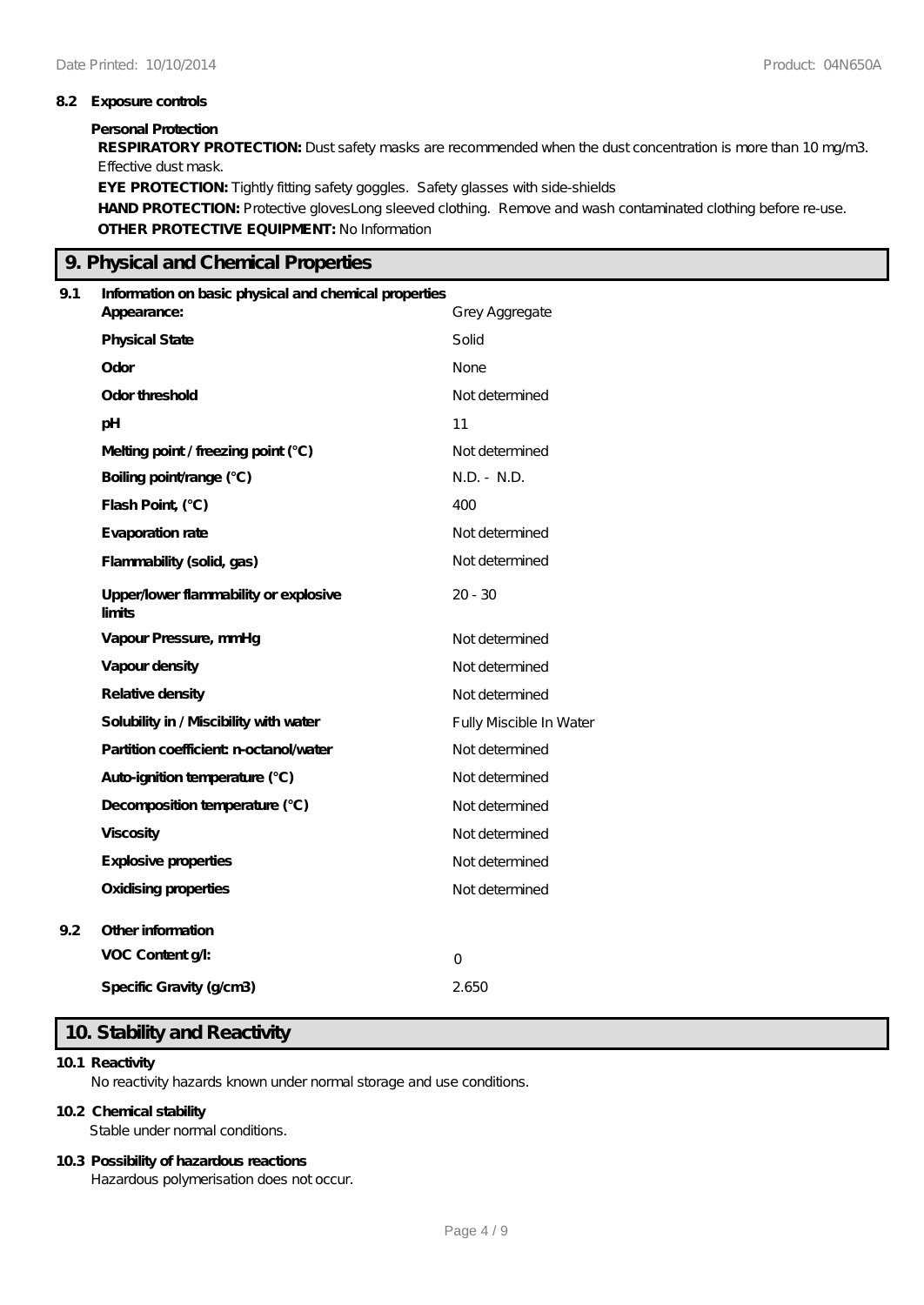Exposure to moisture. Avoid moisture.

### **10.5 Incompatible materials**

Do not store near acids. Keep away from oxidising agents and strongly acid or alkaline materials. Acids

### **10.6 Hazardous decomposition products**

No hazardous decomposition products are known.

# **11. Toxicological Information**

# **11.1 Information on toxicological effects**

- **Acute Toxicity:**
	- **Oral LD50:**

**Inhalation LC50:**

| Imitation:                 | No information available. |
|----------------------------|---------------------------|
| Corrosivity:               | No information available. |
| Sensitization:             | No information available. |
| Repeated dose toxicity:    | No information available. |
| Carcinogenicity:           | No information available. |
| Mutagenicity:              | No information available. |
| Toxicity for reproduction: | No information available. |

### **If no information is available above under Acute Toxicity then the acute effects of this product have not been tested. Data on individual components are tabulated below:**

| CAS-No. | <b>Chemical Name</b>                          | Oral LD50 | Dermal LD50 | Vapor LC50 |
|---------|-----------------------------------------------|-----------|-------------|------------|
|         | Data at the substance level is not available. |           |             |            |

# **Additional Information:**

No Information

# **12. Ecological Information**

### **12.1 Toxicity:**

| EC5048hr (Daphnia):                       | No information                                                                     |
|-------------------------------------------|------------------------------------------------------------------------------------|
| IC5072hr (Algae):                         | No information                                                                     |
| LC50 96hr (fish):                         | No information                                                                     |
| 12.2 Persistence and degradability:       | No information                                                                     |
| 12.3 Bioaccumulative potential:           | No information                                                                     |
| 124 Mobility in soil:                     | No information                                                                     |
| 125 Results of PBT and vPvB<br>assessment | The product does not meet the criteria for PBT/VPvB in accordance with Annex XIII. |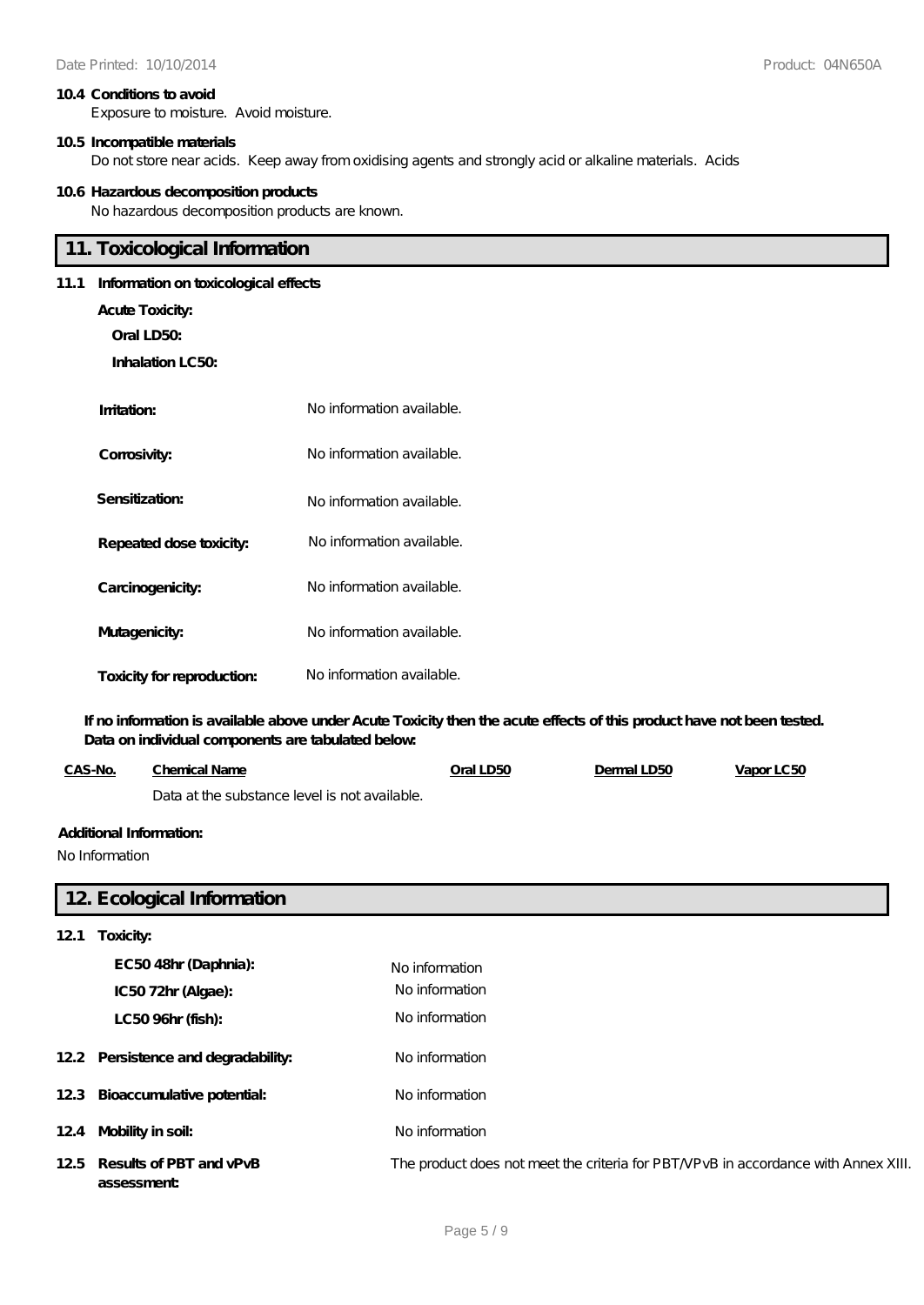### **12.6** Other adverse effects:

| CAS-No.    | <b>Chemical Name</b>       | EC5048hr       | IC5072hr       | LC5096hr       |
|------------|----------------------------|----------------|----------------|----------------|
| 65997-15-1 | cement portland, chemicals | No information | No information |                |
| 37293-22-4 | calcium sulpho aluminate   | No information | No information | No information |
| 13463-43-9 | ferrous sulphate           | No information | No information | No information |

# **13. Disposal Considerations**

# **13.1 WASTE TREATMENT METHODS:** In accordance with local and national regulations. If recycling is not practicable, dispose of in compliance with local regulations. Empty containers should be taken to an approved waste handling site for recycling or disposal.

|      | 14. Transport Information                                                   |                                                                                  |
|------|-----------------------------------------------------------------------------|----------------------------------------------------------------------------------|
|      | 14.1 UN number                                                              |                                                                                  |
|      | 14.2 UN proper shipping name                                                | Not regulated for transport according to ADR RID, IMDG, and IATA<br>regulations. |
|      | <b>Technical name</b>                                                       |                                                                                  |
|      | 14.3 Transport hazard class(es)                                             |                                                                                  |
|      | Subsidiary shipping hazard                                                  |                                                                                  |
|      | 14.4 Packing group                                                          |                                                                                  |
| 14.5 | Environmental hazards                                                       |                                                                                  |
|      | 14.6 Special precautions for user                                           | Not applicable                                                                   |
|      | $EmS-No.$ :                                                                 |                                                                                  |
| 14.7 | Transport in bulk according to Annex II<br>of MARPOL 73/78 and the IBC code | Not applicable                                                                   |
|      | 15. Regulatory Information                                                  |                                                                                  |

**15.1 Safety, health and environmental regulations/legislation for the substance or mixture:**

**National Regulations:**

**Denmark Product Registration Number:**

**Danish MAL Code:**

**Sweden Product Registration Number:**

**Norway Product Registration Number:**

**WGK Class:**

# **15.2 Chemical Safety Assessment:**

No Chemical Safety Assessment has been carried out for this substance/mixture by the supplier.

# **16. Other Information**

### **Text for GHS Hazard Statements shown in Section 3 describing each ingredient:**

- H302 Harmful if swallowed.
- H315 Causes skin irritation.
- H317 May cause an allergic skin reaction.
- H318 Causes serious eye damage.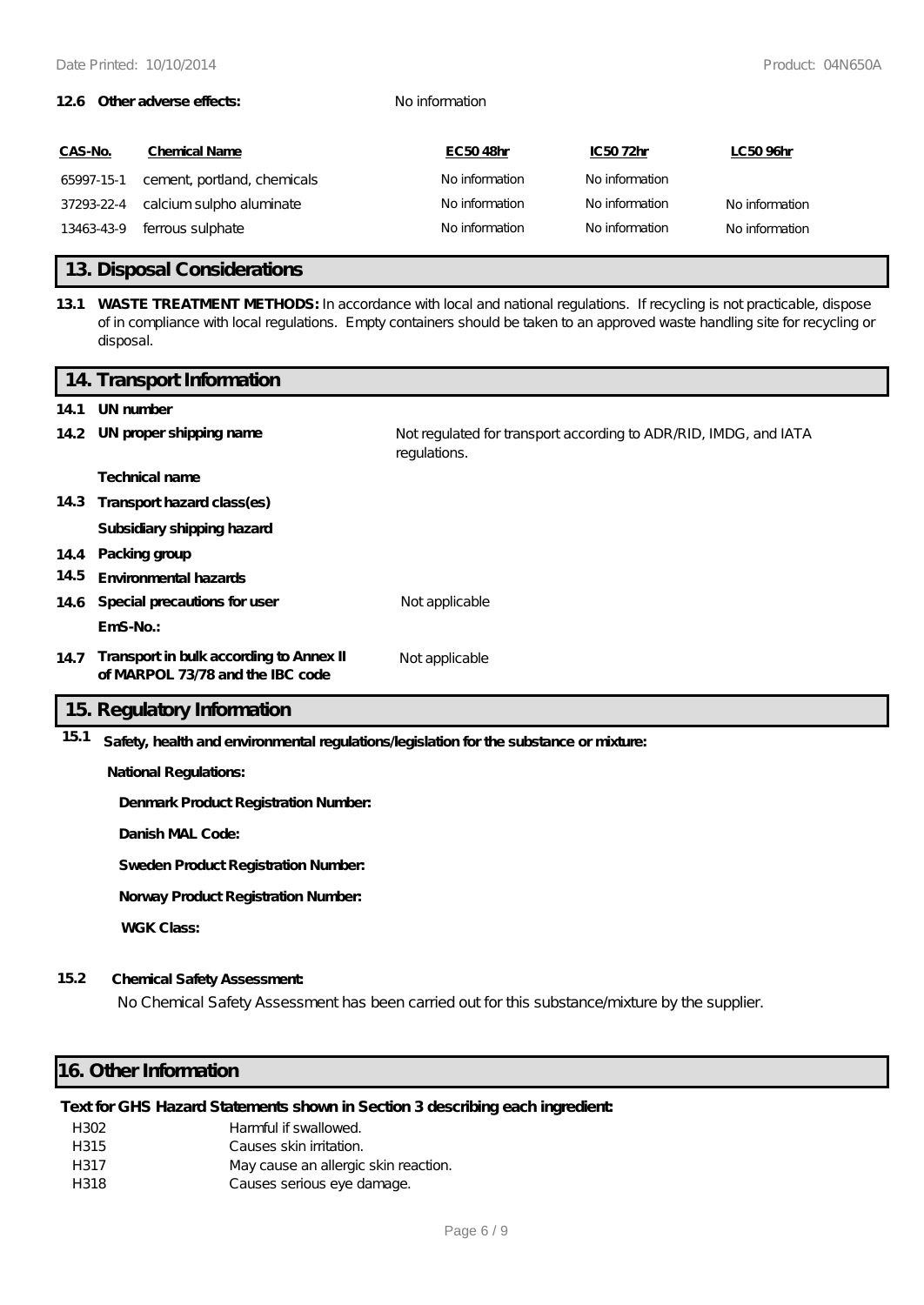Date Printed: 10/10/2014 **Product: 04N650A** 

H319 Causes serious eye irritation.

#### **Reasons for revision**

This is a new Safety Data Sheet (SDS).

List of References:

This Safety Data Sheet was compiled with data and information from the following sources:

The Ariel Regulatory Database provided by the 3E Corporation in Copenhagen, Denmark ESIS (The European Chemical Substances Information System), provided by the European Commission Joint Research Centre in Ispra, Italy Annex VI of the EU Council Directive 67/548/EEC Council Directive 67/548/EEC - Annex I or EU Council Directive 1999/45/EC European Union (EC) Regulation No. 1272/2008 on the classification, labelling and packaging of substances and mixtures (CLP Regulation) EU Council Decision 2000/532/EC and its Annex entitled "List of Wastes"

Acronym & Abbreviation Key:

| CLP           | Classification, Labeling & Packaging Regulation                              |
|---------------|------------------------------------------------------------------------------|
| EC            | European Commission                                                          |
| EU            | European Union                                                               |
| US            | United States                                                                |
| CAS           | Chemical Abstract Service                                                    |
| <b>EINECS</b> | European Inventory of Existing Chemical Substances                           |
| REACH         | Registration, Evaluation, Authorization of Chemicals Regulation              |
| <b>GHS</b>    | Globally Harmonized System of Classification and Labeling of Chemicals       |
| LTEL          | Long term exposure limit                                                     |
| <b>STEL</b>   | Short term exposure limit                                                    |
| OEL           | Occupational exposure limit                                                  |
| ppm           | Parts per million                                                            |
| mq/m3         | Milligrams per cubic meter                                                   |
| TLV           | Threshold Limit Value                                                        |
| ACGIH         | American Conference of Governmental Industrial Hygienists                    |
| OSHA          | Occupational Safety & Health Administration                                  |
| PEL           | Permissible Exposure Limits                                                  |
| VOC.          | Volatile organic compounds                                                   |
| q/1           | Grams per liter                                                              |
| mg/kg         | Milligrams per kilogram                                                      |
| N/A           | Not applicable                                                               |
| LD50          | Lethal dose at 50%                                                           |
| LC50          | Lethal concentration at 50%                                                  |
| EC50          | Half maximal effective concentration                                         |
| IC50          | Half maximal inhibitory concentration                                        |
| PBT           | Persistent bioaccumulative toxic chemical                                    |
| vPvB          | Very persistent and very bioaccumulative                                     |
| EEC           | European Economic Community                                                  |
| <b>ADR</b>    | International Transport of Dangerous Goods by Road                           |
| RID           | International Transport of Dangerous Goods by Rail                           |
| UN            | United Nations                                                               |
| IMDG          | International Maritime Dangerous Goods Code                                  |
| IATA          | International Air Transport Association                                      |
| MARPOL        | International Convention for the Prevention of Pollution From Ships, 1973 as |
|               | modified by the Protocol of 1978                                             |
| <b>IBC</b>    | International Bulk Container                                                 |

For further information, please contact: Technical Services Department

The information on this sheet corresponds to our present knowledge. It is not a specification and it does not guarantee specific properties. The information is intended to provide general guidance as to health and safety based upon our knowledge of the handling, storage, and use of the product. It is not applicable to unusual or non-standard uses of the product or where instructions and recommendations are not followed.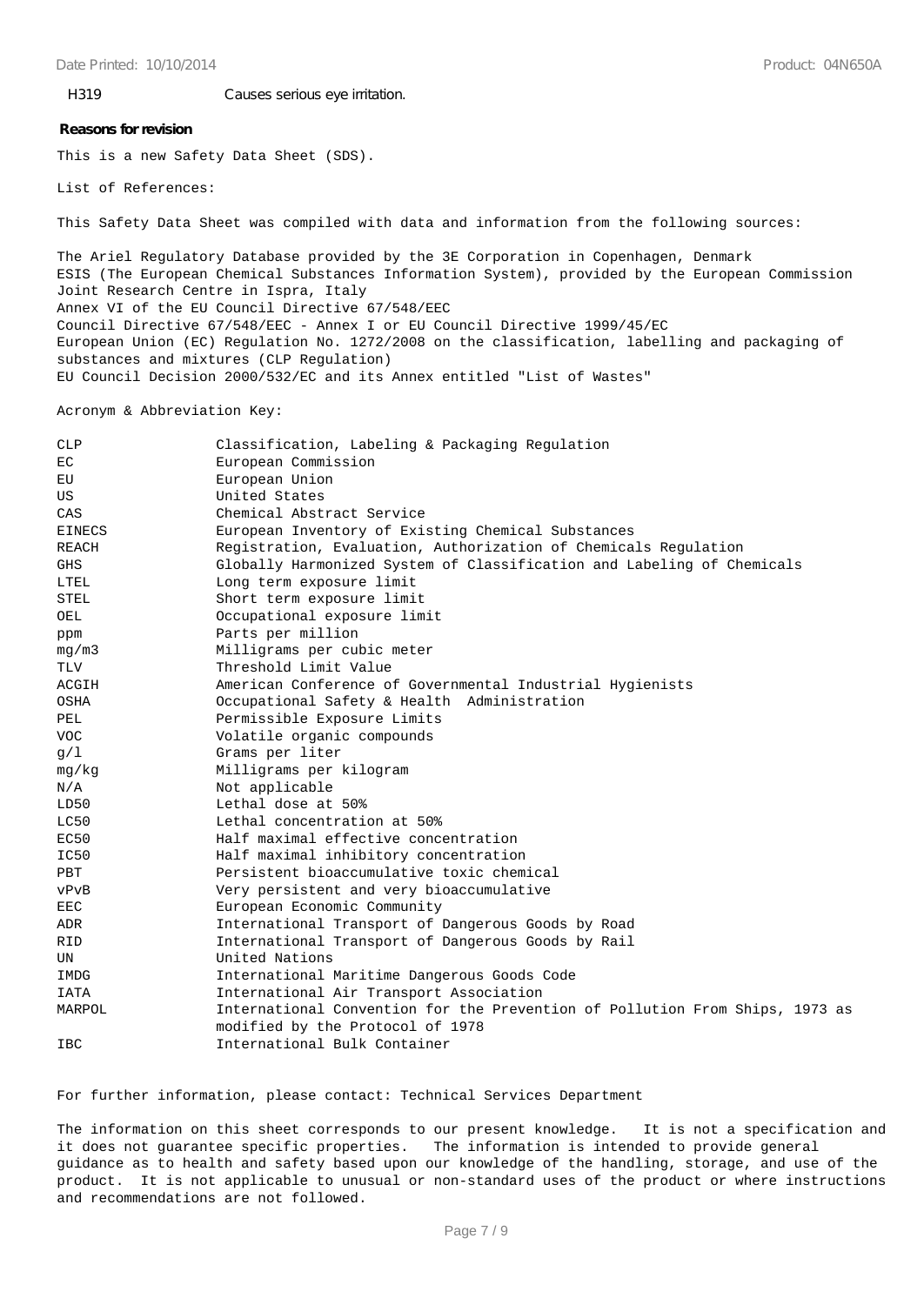# No Information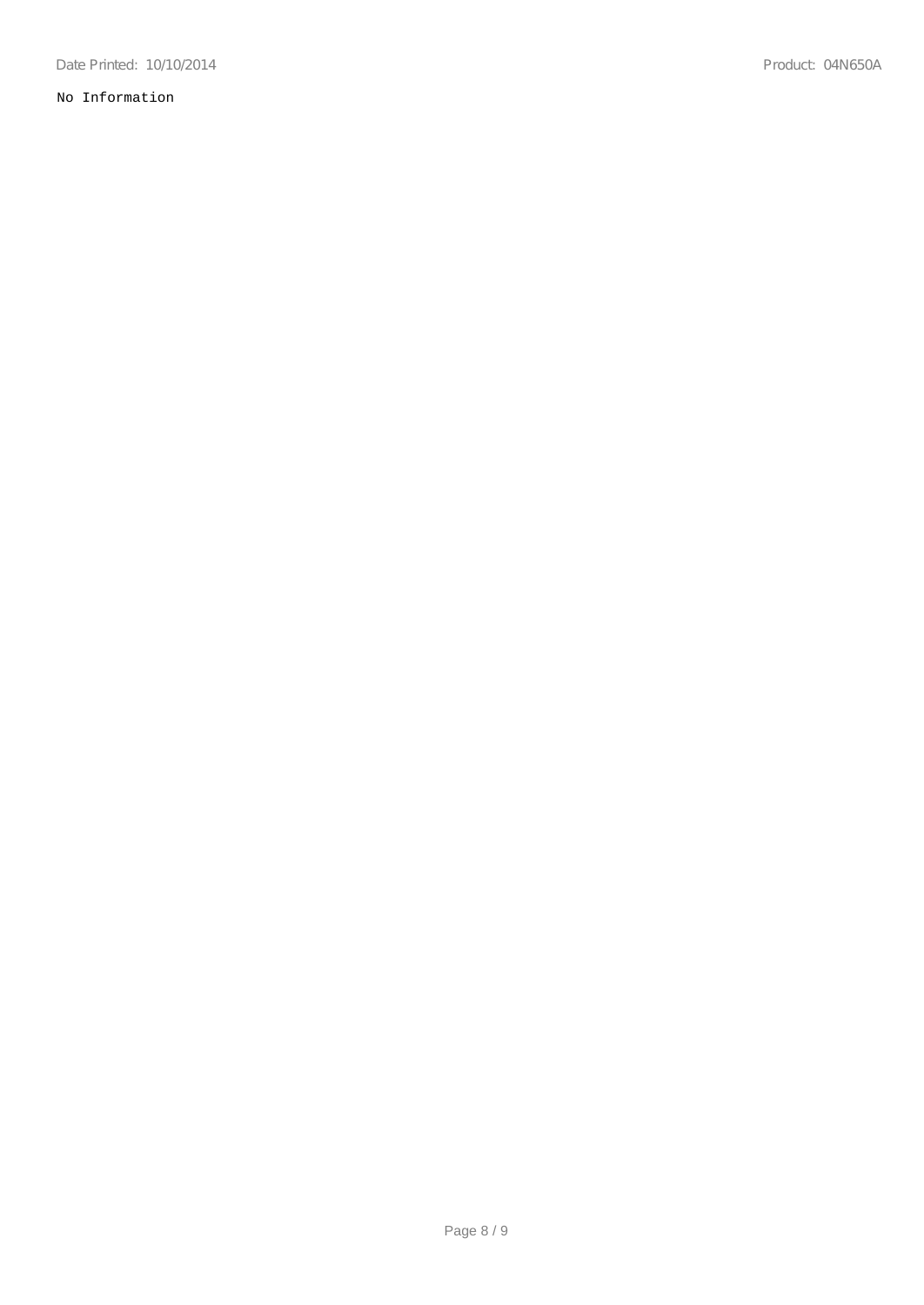Date Printed: 10/10/2014 Product: 04N650A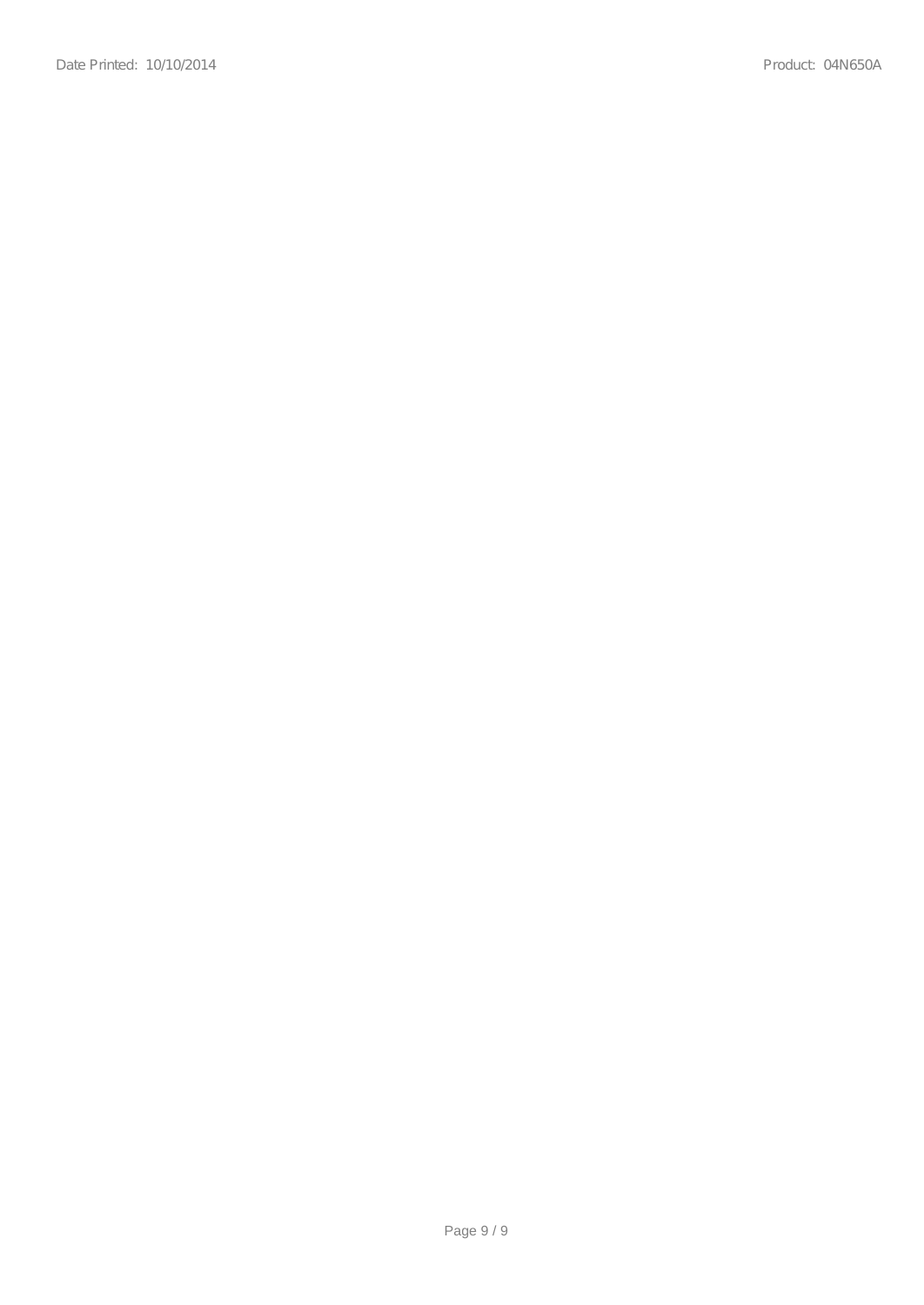# **Safety Data Sheet prepared to UN GHS Revision 3**



# **1. Identification of the Substance/Mixture and the Company/Undertaking**

| 1.1 | <b>Product Identifier</b>                                                           | 04N 650G L                                                          | <b>Revision Date:</b> | 10/10/2014 |
|-----|-------------------------------------------------------------------------------------|---------------------------------------------------------------------|-----------------------|------------|
|     | <b>Product Name:</b>                                                                | NUCEM MORTAR (Gauging<br>liquid)                                    | Supercedes Date:      | NewSDS     |
| 1.2 | Relevant identified uses of the<br>substance or mixture and uses<br>advised against | Component of multicomponent<br>industrial coatings - Industrial use |                       |            |

# **1.3 Details of the supplier of the safety data sheet**

|     | Manufacturer:               | USL                                  |
|-----|-----------------------------|--------------------------------------|
|     |                             | Kingston House                       |
|     |                             | 3 Walton Road                        |
|     |                             | Pattinson North                      |
|     |                             | Washington                           |
|     |                             | Tyne & Wear                          |
|     |                             | <b>NE3880A</b>                       |
|     |                             | Regulatory / Technical Information:  |
|     |                             | +44(0)191 416 1530                   |
|     |                             | www.usluk.com                        |
|     | Datasheet Produced by:      | Norton, Catherine - info@ usluk.com  |
| 1.4 | Emergency telephone number. | CHEMTREC +1 703 5273887 (Outside US) |

# **2. Hazard Identification**

# **2.1 Classification of the substance or mixture**

# **2.3 Other hazards**

Not applicable

# **Results of PBT and vPvB assessment:**

The product does not meet the criteria for PBT/VPvB in accordance with Annex XIII.

# **3. Composition/Information On Ingredients**

# **3.1 Substances**

### **Hazardous Ingredients**

**CAS-No. Chemical Name %**

**CAS-No. GHS Symbols GHS Hazard Statements M-Factors**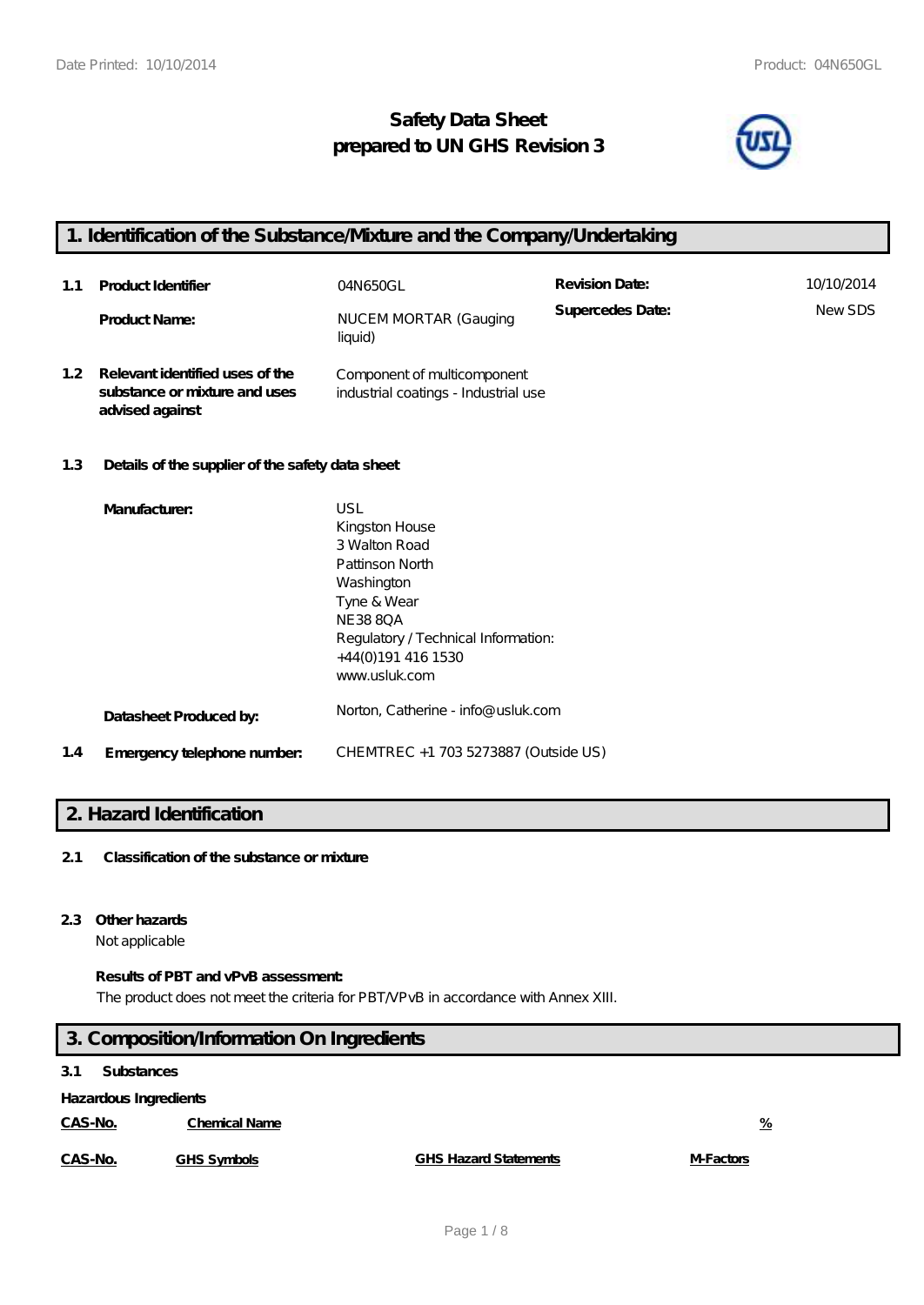### **Additional Information:** The text for GHS Hazard Statements shown above (if any) is given in Section 16.

# **4. First-aid Measures**

# **4.1 Description of First Aid Measures**

AFTER INHALATION: Move to fresh air. Give oxygen or artificial respiration if needed. Remove person to fresh air. If signs/symptoms continue, get medical attention.

**AFTER SKIN CONTACT:** Use a mild soap if available. Wash off immediately with soap and plenty of water. If skin irritation persists, call a physician. In case of contact, immediately flush skin with plenty of water for at least 15 minutes while removing contaminated clothing and shoes.

**AFTER EYE CONTACT:** Rinse thoroughly with plenty of water, also under the eyelids. Rinse thoroughly with plenty of water for at least 15 minutes and consult a physician. Remove contact lenses.

AFTER INGESTION: Gently wipe or rinse the inside of the mouth with water. Do NOT induce vomiting. Never give anything by mouth to an unconscious person. If swallowed, call a poison control centre or doctor immediately.

# **4.2 Most important symptoms and effects, both acute and delayed**

Irritating to eyes and skin. May be harmful if swallowed.

### **4.3 Indication of any immediate medical attention and special treatment needed**

No information available on clinical testing and medical monitoring. Specific toxicological information on substances, if available, can be found in section 11.

# **5. Fire-fighting Measures**

# **5.1 Extinguishing Media:**

Alcohol Foam, Carbon Dioxide, Dry Chemical, Water Fog

**FOR SAFETY REASONS NOT TO BE USED:** Alcohol, Alcohol based solutions, any other media not listed above.

# **5.2 Special hazards arising from the substance or mixture**

No Information

### **5.3 Advice for firefighters**

In the event of fire, wear self-contained breathing apparatus. Water sprayDry powderAlcohol-resistant foamCarbon dioxide (CO2)High volume water jet. Use water spray, alcohol-resistant foam, dry chemical or carbon dioxide. None.

# **6. Accidental Release Measures**

### **6.1 Personal precautions, protective equipment and emergency procedures**

Ensure adequate ventilation. Use personal protective equipment.

### **6.2 Environmental precautions**

Do not allow material to contaminate ground water system. Prevent product from entering drains.

### **6.3 Methods and material for containment and cleaning up**

Contain spillage, soak up with non-combustible absorbent material, (e.g. sand, earth, diatomaceous earth, vermiculite) and transfer to a container for disposal according to local / national regulations (see section 13).

### **6.4 Reference to other sections**

Please refer to disposal requirements or country specific disposal requirements for this material. See Section 13 for further information.

# **7. Handling and Storage**

### **7.1 Precautions for safe handling**

**INSTRUCTIONS FOR SAFE HANDLING:** Keep containers dry and tightly closed to avoid moisture absorption and contamination. Use only in area provided with appropriate exhaust ventilation. Wear personal protective equipment. Do not breathe vapours or spray mist. Wash thoroughly after handling. Do not get in eyes, on skin, or on clothing. Use only with adequate ventilation/personal protection.

**PROTECTION AND HYGIENE MEASURES:** Wash hands before breaks and at the end of workday. When using, do not eat, drink or smoke.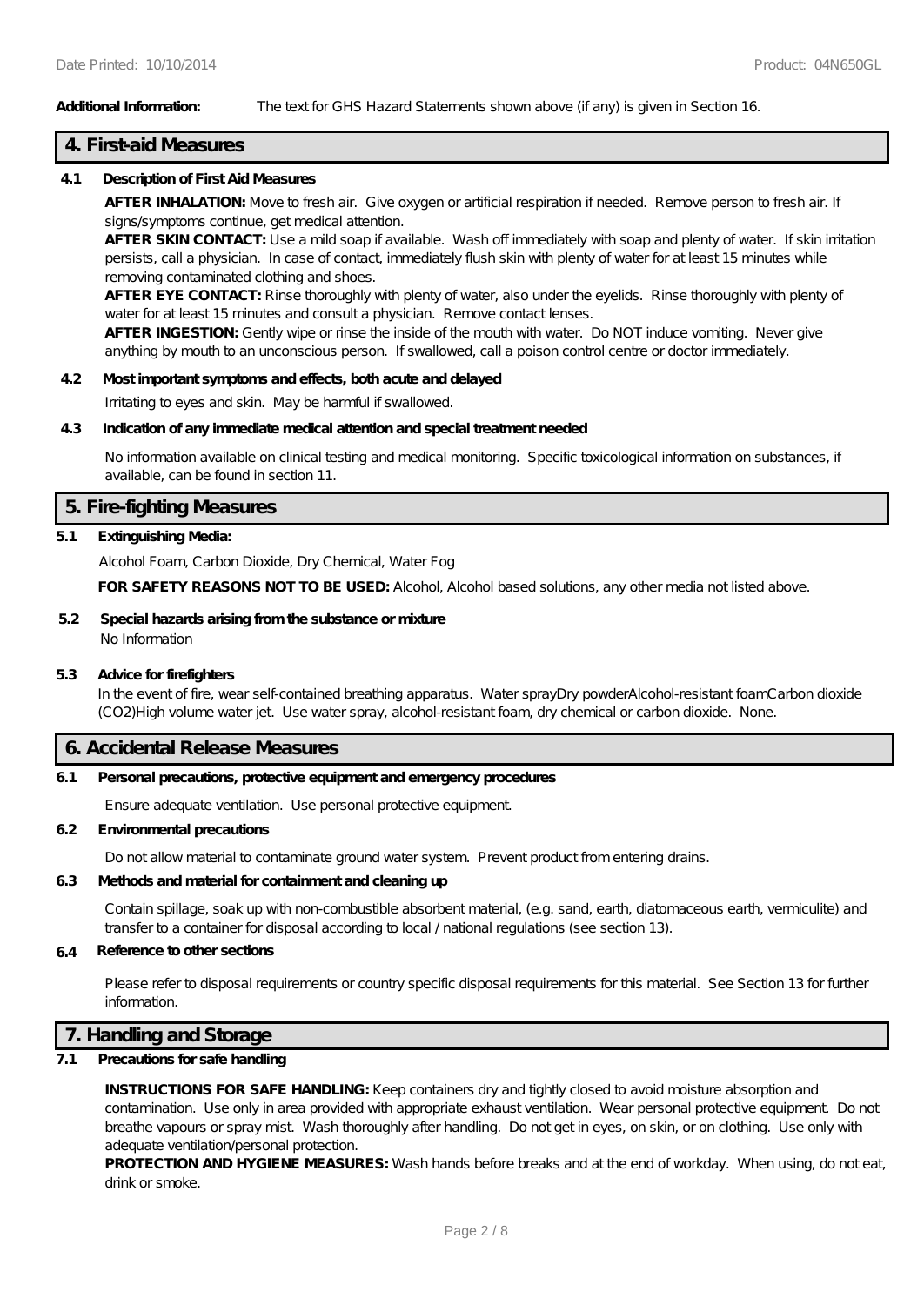# **7.2 Conditions for safe storage, including any incompatibilities**

**CONDITIONS TO AVOID:** Direct sources of heat.

**STORAGE CONDITIONS:** Do not freeze. Keep containers tightly closed in a cool, well-ventilated place. Keep containers tightly closed in a dry, cool and well-ventilated place.

### **7.3 Specific end use(s)**

No specific advice for end use available.

# **8. Exposure Controls/Personal Protection**

### **8.1 Control parameters**

### **Ingredients with Occupational Exposure Limits**

**(UK WELS)**

No hazardous items exist

**Name % LTEL ppm STEL ppm STEL mg/m3 LTEL mg/m3 OEL Note**

**FURTHER INFORMATION:** Refer to the regulatory exposure limits for the workforce enforced in each country.

### **8.2 Exposure controls**

# **Personal Protection**

**RESPIRATORY PROTECTION:** In case of insufficient ventilation wear suitable respiratory equipment. Use only with ventilation to keep levels below exposure guidelines reported in this document. User should test and monitor exposure levels to ensure all personnel are below guidelines. If not sure, or not able to monitor, use State or federally approved supplied air respirator. For silica containing coatings in a liquid state, and/or if no exposure limits are established above, air-supplied respirators are generally not required.

**EYE PROTECTION:** Safety glassesSafety glasses with side-shields

HAND PROTECTION: Gloves should be discarded and replaced if there is any indication of degradation or chemical breakthrough. Protective glovesImpervious glovesLong sleeved clothing. Remove and wash contaminated clothing before re-use.

**OTHER PROTECTIVE EQUIPMENT:** No Information

# **9. Physical and Chemical Properties**

| 9.1 | Information on basic physical and chemical properties |                         |
|-----|-------------------------------------------------------|-------------------------|
|     | Appearance:                                           | White Liquid            |
|     | <b>Physical State</b>                                 | Liquid                  |
|     | Odor                                                  | Mild                    |
|     | Odor threshold                                        | Not determined          |
|     | pH                                                    | Not determined          |
|     | Melting point / freezing point (°C)                   | Not determined          |
|     | Boiling point/range (°C)                              | $100 - N.D.$            |
|     | Flash Point, (°C)                                     | 400                     |
|     | Evaporation rate                                      | As water                |
|     | Flammability (solid, gas)                             | Not determined          |
|     | Upper/lower flammability or explosive<br>limits       | $10 - 20$               |
|     | Vapour Pressure, mmHg                                 | As water                |
|     | Vapour density                                        | Not determined          |
|     | Relative density                                      | Not determined          |
|     | Solubility in / Miscibility with water                | Fully Miscible In Water |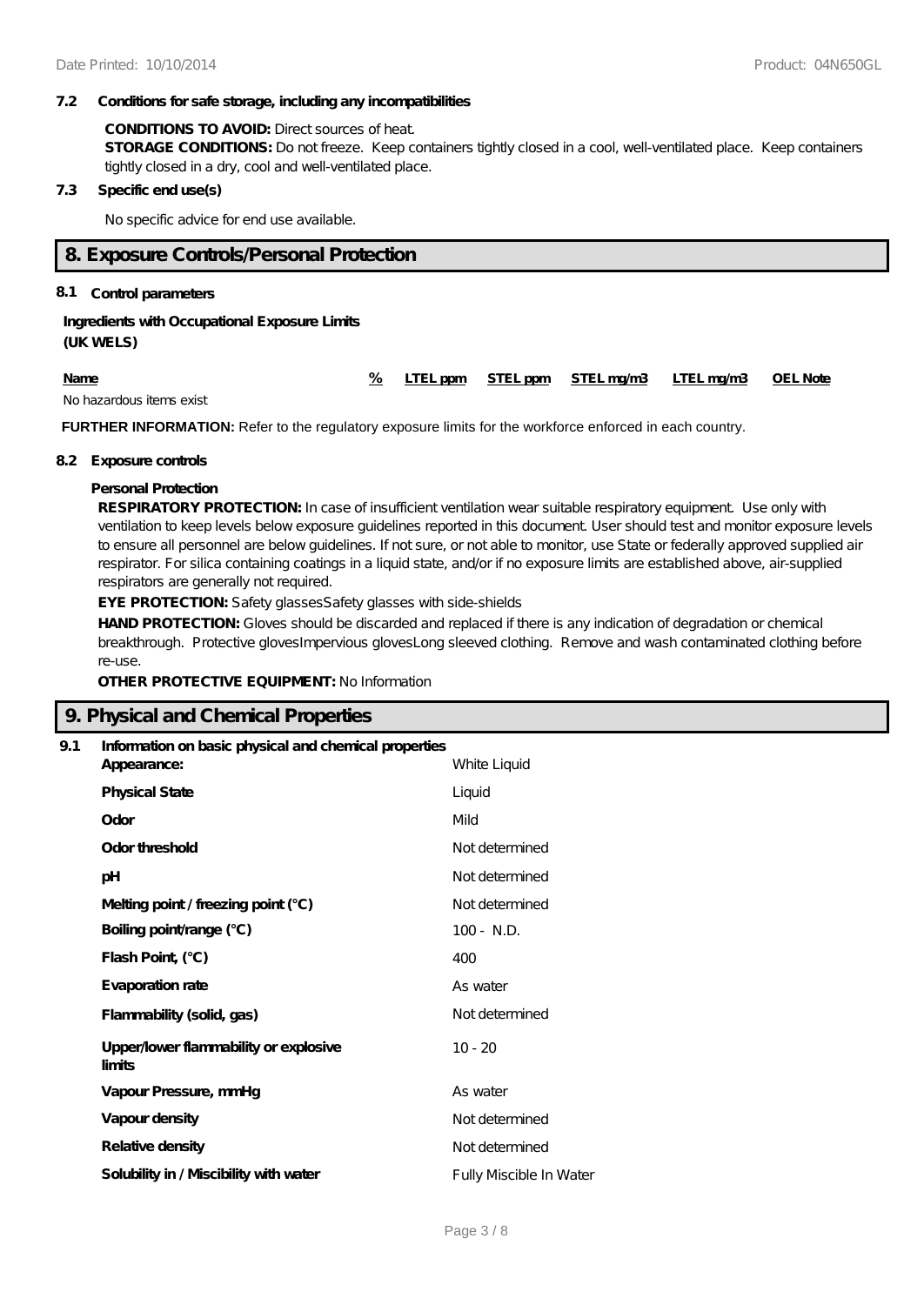|     | Partition coefficient n-octanol/water | Not determined |
|-----|---------------------------------------|----------------|
|     | Auto-ignition temperature (°C)        | Not determined |
|     | Decomposition temperature (°C)        | Not determined |
|     | Viscosity                             | Not determined |
|     | Explosive properties                  | Not determined |
|     | <b>Oxidising properties</b>           | Not determined |
| 9.2 | Other information                     |                |
|     | VOC Content g/:                       | $\Omega$       |
|     | Specific Gravity (g/cm3)              | 1.050          |

# **10. Stability and Reactivity**

# **10.1 Reactivity**

No reactivity hazards known under normal storage and use conditions.

# **10.2 Chemical stability**

Stable under normal conditions.

# **10.3 Possibility of hazardous reactions**

Hazardous polymerisation does not occur.

# **10.4 Conditions to avoid**

Direct sources of heat.

# **10.5 Incompatible materials**

Strong oxidizing agents.

# **10.6 Hazardous decomposition products**

Carbon dioxide (CO2), carbon monoxide (CO), oxides of nitrogen (NOx), dense black smoke.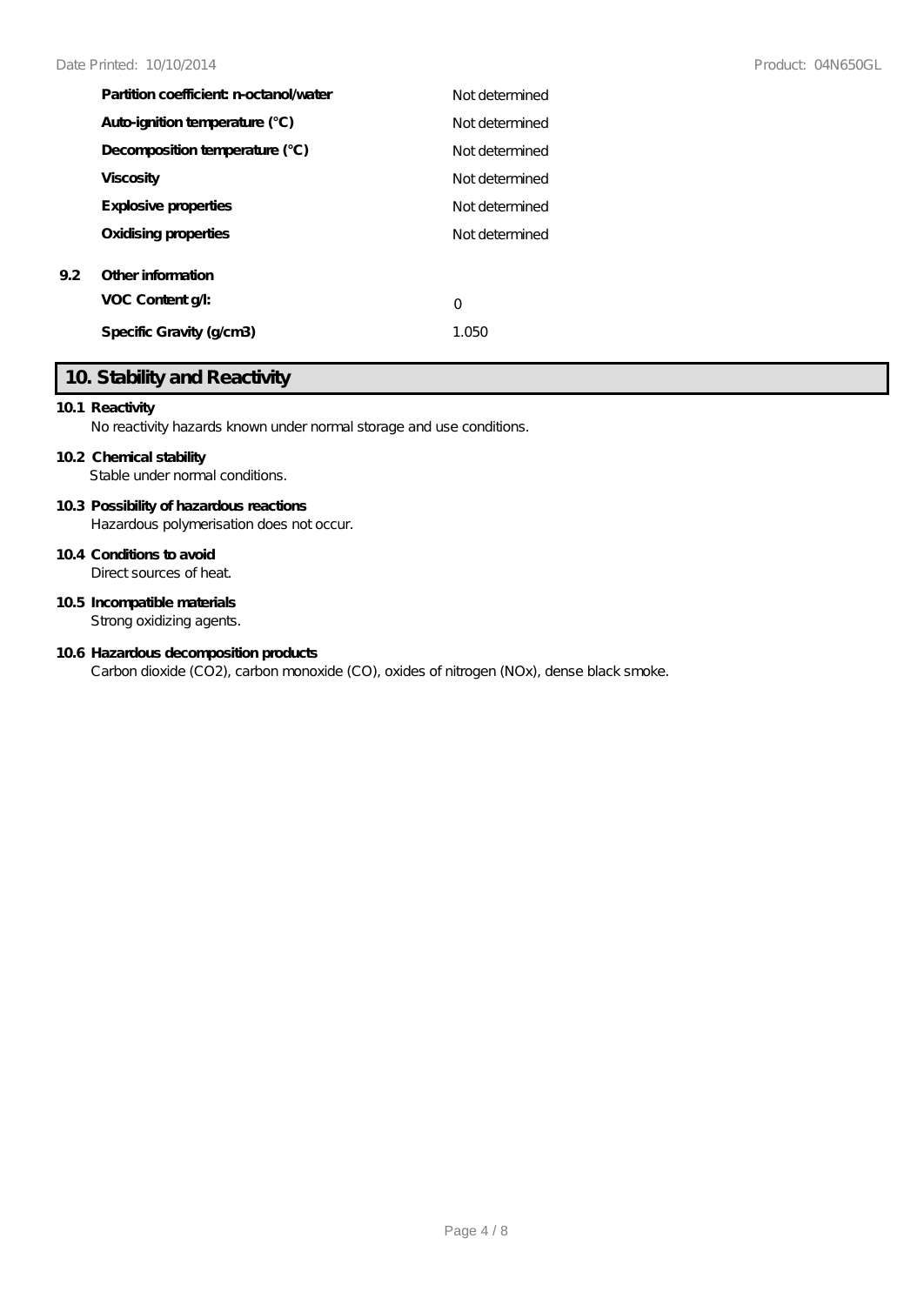# **11. Toxicological Information**

# **11.1 Information on toxicological effects**

- **Acute Toxicity:**
- **Oral LD50:**
- **Inhalation LC50:**

| Imitation:                 | No information available. |
|----------------------------|---------------------------|
| Corrosivity:               | No information available. |
| Sensitization:             | No information available. |
| Repeated dose toxicity:    | No information available. |
| Carcinogenicity:           | No information available. |
| Mutagenicity:              | No information available. |
| Toxicity for reproduction: | No information available. |

**If no information is available above under Acute Toxicity then the acute effects of this product have not been tested. Data on individual components are tabulated below:**

| CAS-No. | Chemical Name                                 | Oral LD50 | Dermal LD50 | Vapor LC50 |
|---------|-----------------------------------------------|-----------|-------------|------------|
|         | Data at the substance level is not available. |           |             |            |

### **Additional Information:**

No Information

# **12. Ecological Information**

| 121  | Toxicity:                                 |                                                                                    |
|------|-------------------------------------------|------------------------------------------------------------------------------------|
|      | EC5048hr (Daphnia):                       | No information                                                                     |
|      | IC5072hr (Algae):                         | No information                                                                     |
|      | LC50 96hr (fish):                         | No information                                                                     |
|      | 12.2 Persistence and degradability:       | No information                                                                     |
|      | 12.3 Bioaccumulative potential:           | No information                                                                     |
| 12.4 | Mobility in soil:                         | No information                                                                     |
|      | 125 Results of PBT and vPvB<br>assessment | The product does not meet the criteria for PBT/VPvB in accordance with Annex XIII. |

# **13. Disposal Considerations**

**13.1 WASTE TREATMENT METHODS:** If recycling is not practicable, dispose of in compliance with local regulations. Dispose of in accordance with local regulations. Empty containers should be taken to an approved waste handling site for recycling or disposal.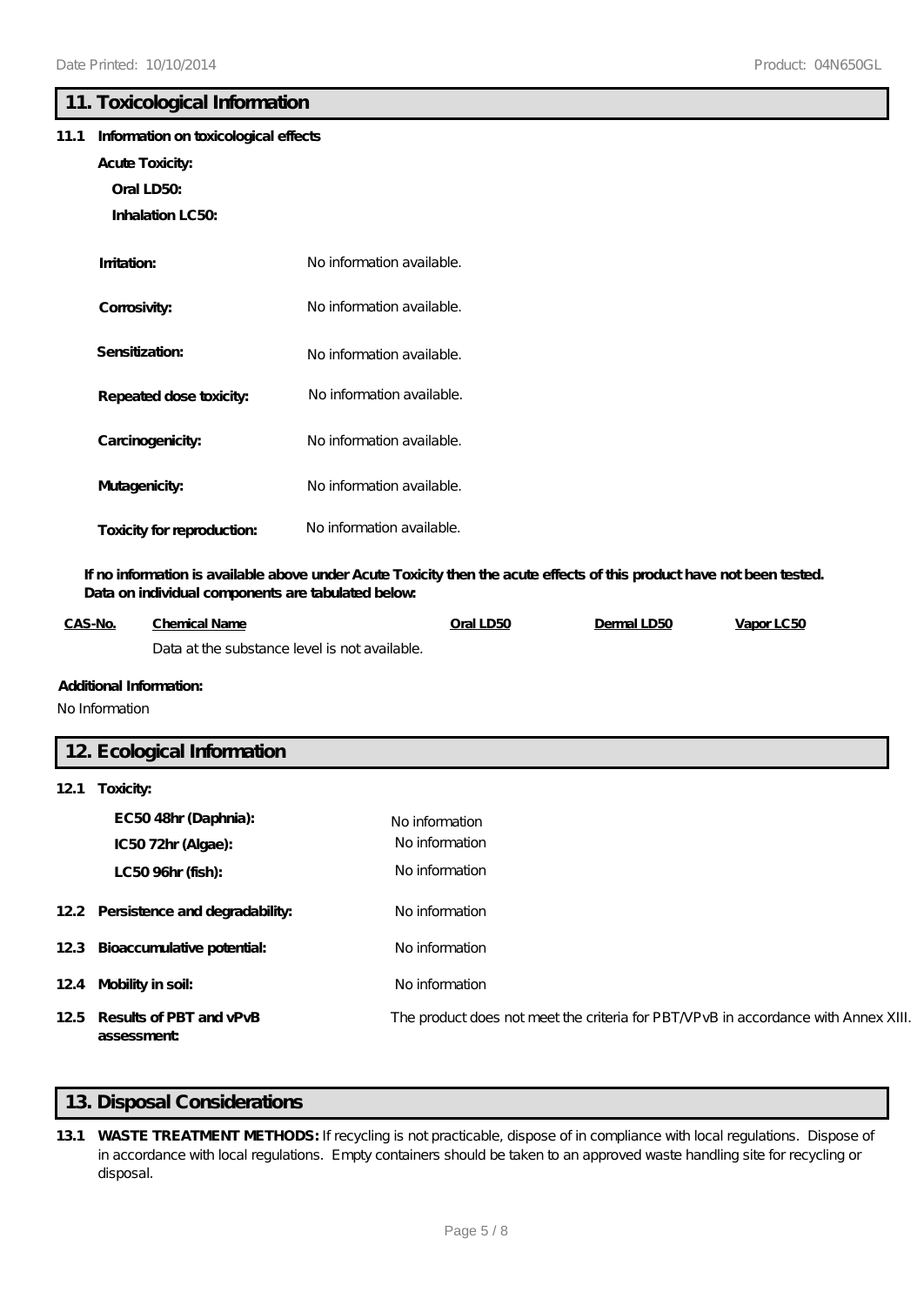# **14. Transport Information 14.1 UN number 14.2 UN proper shipping name** Not regulated for transport according to ADR/RID, IMDG, and IATA regulations. **Technical name 14.3 Transport hazard class(es) Subsidiary shipping hazard 14.4 Packing group 14.5 Environmental hazards 14.6 Special precautions for user** Not applicable **EmS-No.: Transport in bulk according to Annex II 14.7** Not applicable **of MARPOL 73/78 and the IBC code 15. Regulatory Information 15.1 Safety, health and environmental regulations/legislation for the substance or mixture: National Regulations: Denmark Product Registration Number:**

**Danish MAL Code:**

**Sweden Product Registration Number:**

**Norway Product Registration Number:**

**WGK Class:**

### **15.2 Chemical Safety Assessment:**

No Chemical Safety Assessment has been carried out for this substance/mixture by the supplier.

# **16. Other Information**

#### **Reasons for revision**

This is a new Safety Data Sheet (SDS).

List of References:

This Safety Data Sheet was compiled with data and information from the following sources:

The Ariel Regulatory Database provided by the 3E Corporation in Copenhagen, Denmark ESIS (The European Chemical Substances Information System), provided by the European Commission Joint Research Centre in Ispra, Italy Annex VI of the EU Council Directive 67/548/EEC Council Directive 67/548/EEC - Annex I or EU Council Directive 1999/45/EC European Union (EC) Regulation No. 1272/2008 on the classification, labelling and packaging of substances and mixtures (CLP Regulation) EU Council Decision 2000/532/EC and its Annex entitled "List of Wastes"

Acronym & Abbreviation Key:

CLP Classification, Labeling & Packaging Regulation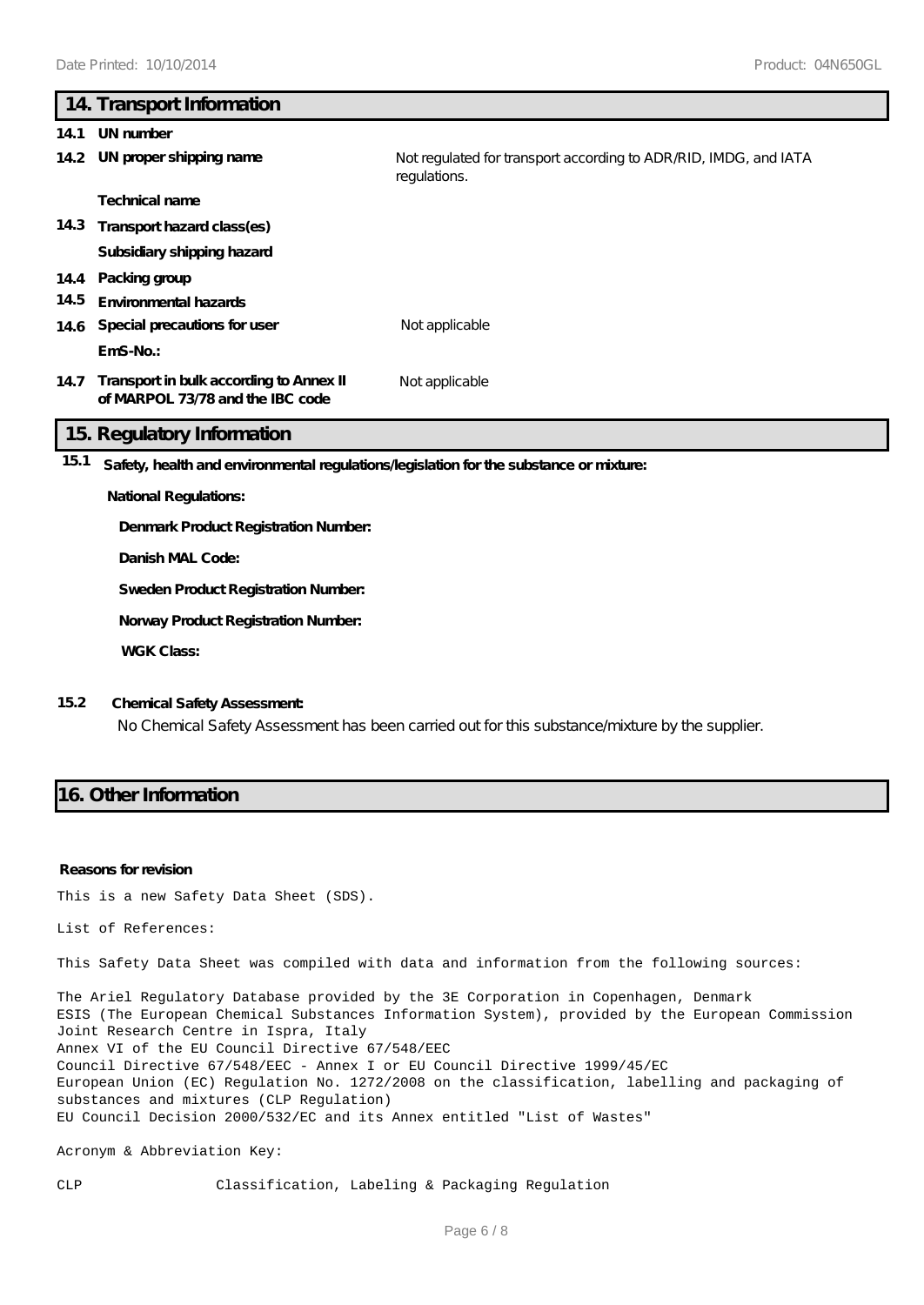| EC            | European Commission                                                          |
|---------------|------------------------------------------------------------------------------|
| EU            | European Union                                                               |
| US            | United States                                                                |
| CAS           | Chemical Abstract Service                                                    |
| <b>EINECS</b> | European Inventory of Existing Chemical Substances                           |
| <b>REACH</b>  | Registration, Evaluation, Authorization of Chemicals Regulation              |
| GHS           | Globally Harmonized System of Classification and Labeling of Chemicals       |
| LTEL          | Long term exposure limit                                                     |
| <b>STEL</b>   | Short term exposure limit                                                    |
| OEL           | Occupational exposure limit                                                  |
| ppm           | Parts per million                                                            |
| mq/m3         | Milligrams per cubic meter                                                   |
| <b>TLV</b>    | Threshold Limit Value                                                        |
| ACGIH         | American Conference of Governmental Industrial Hygienists                    |
| OSHA          | Occupational Safety & Health Administration                                  |
| PEL           | Permissible Exposure Limits                                                  |
| <b>VOC</b>    | Volatile organic compounds                                                   |
| q/1           | Grams per liter                                                              |
| mq/kg         | Milligrams per kilogram                                                      |
| N/A           | Not applicable                                                               |
| LD50          | Lethal dose at 50%                                                           |
| LC50          | Lethal concentration at 50%                                                  |
| EC50          | Half maximal effective concentration                                         |
| IC50          | Half maximal inhibitory concentration                                        |
| PBT           | Persistent bioaccumulative toxic chemical                                    |
| vPvB          | Very persistent and very bioaccumulative                                     |
| EEC           | European Economic Community                                                  |
| ADR           | International Transport of Dangerous Goods by Road                           |
| <b>RID</b>    | International Transport of Dangerous Goods by Rail                           |
| UN            | United Nations                                                               |
| IMDG          | International Maritime Dangerous Goods Code                                  |
| <b>IATA</b>   | International Air Transport Association                                      |
| MARPOL        | International Convention for the Prevention of Pollution From Ships, 1973 as |
|               | modified by the Protocol of 1978                                             |
| <b>IBC</b>    | International Bulk Container                                                 |

For further information, please contact: Technical Services Department

The information on this sheet corresponds to our present knowledge. It is not a specification and it does not guarantee specific properties. The information is intended to provide general guidance as to health and safety based upon our knowledge of the handling, storage, and use of the product. It is not applicable to unusual or non-standard uses of the product or where instructions and recommendations are not followed.

No Information